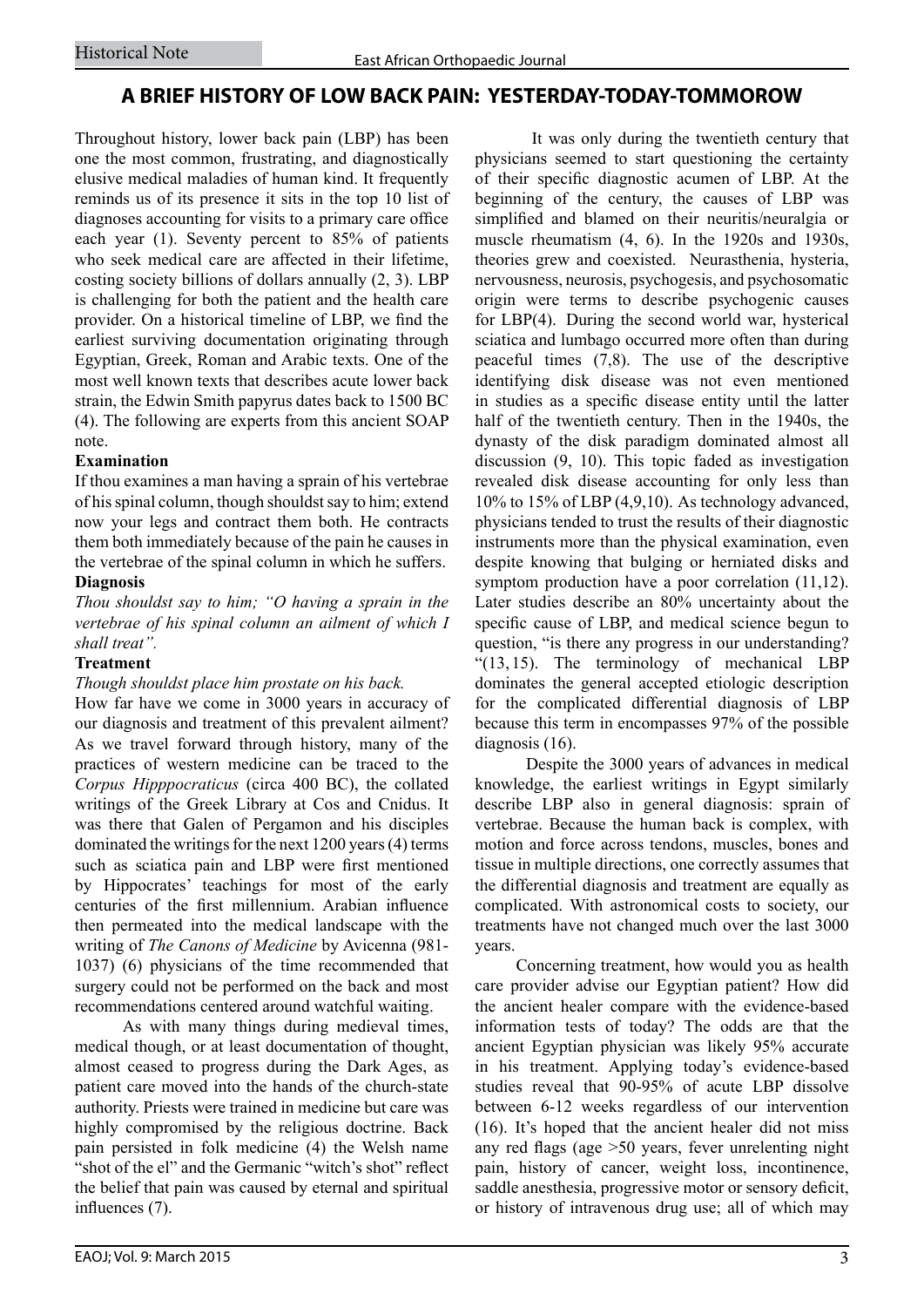indicate a serious underlying condition). It seems that the ancient healer's documentation would fall short in the court of modern standards for pertinent positive and negative history. Other observations reveal that modern medicine progressed with our recommendations for treatment regarding bed rest. We no longer recommend bed rest. Bed rest provides no benefit to patients who have acute LBP with or without sciatica. There is strong evidence that advise to stay active other than rest in bed results in less time missed from work, less pain and an improved functional ability (17, 18). For patients with sciatica, there is no difference in outcome between staying active and rest in bed (17, 18).If bed rest is necessary it should last no longer than 2-3 days if possible (18).

 The substantial need for care of patients, coupled with our poor understanding of the fundamental basis of LBP in main individuals has led to an ever-expanding array of treatment options, including medications, manual/ manipulation therapy, percutaneous interventional spine procedures, and an increasing repertoire of surgical approaches (2-19). Historically a fair share of back pain management has been a series of expensive fads, old contraptions, and the latest gimmicks. The high frequency of LBP mixed with the desperation of many venerable patients has led easy prey for snake oil sales men. Fertile soil for narcotic or opioid abuse as been tilled and overuse has become rampant in the past several decades, further clouding adequate treatment. Many treatments have been discredited but not until they had been provided to scores of patients at high cost, and occasional morbidity (2).

 Patients and healthcare providers are still faced with selecting from a hundreds of available interventions. Although all claim to improve LBP, some often lack strong evidence to support their efficacy and safety (16). Acute LBP with or without sciatica is usually self limited and has no serious underlying disease (16). For most patients, reassurance, non-narcotic pain medications, and counseling to stay active are sufficient. Simplicity and common sense seem to guide us for much of the treatment of this disease. For example if educating and informing the patient course of the illness help, why not do it? (21). Or in the other words of the famous scientist Albert Einstein, "everything should be made as simple as possible, but not simpler"(21, 22).

**L.N. Gakuu**, EBS, MBChB, MMed (Surg), FCS (ECSA), Professor, Department of Orthopaedic Surgery, College of Health Sciences, University of Nairobi, P.O. Box 19676-00202, Nairobi, Kenya. Email: menelik.medical@gmail.com

# **REFERENCES**

- 1. Bratton, R. Assement and management of acute low back pain. *Am Fam Physician.* 1999; **60**:2299- 308.
- 2. Haldeman, S. and Dagenais, S. A supermarket approach to the evidence-formed management of chronic low back pain. *Spine J.* 2008; **8**(1):1-7.
- 3. Deyo, R.A., Weinstein, J.N. Low back pain. *N Engl J Med*. 2001; **344**(5):363-370.
- 4. Allen, D.B. and Waddell, G. A historical perspective on low back pain and disability. *Acta Orthop Scand.* 1989; **60**(Suppl 234): 1-23.
- 5. Knoeller, S.M. and Seifried, C. Historical perspective: history of spinal surgery. *Spine.* 2000; **25**:2838-2843.
- 6. Chedid, K.J. and Chedid, M. The tract of history in the treatment of lumbar degenerative disc disease. *Neurosurg Focus.* 2003; **16**(1): E7.
- **7.** Keele, K.D. Anatomies of pain. Oxford (United Kingdom): Blackwell scientific publications; 1957.
- 8. Raether, M. Psychogene Ischias. (Uber psychogene. "Ischias-Rheumatismus-und Wirbelsaulenerkrankungen"). Bericht der niederrheinischen Gesellschaft fur Natur-und Heilkunde in Bonn. *Dtsch Med Wochenschr*. 1917; **50**:1576(in German).
- 9**.** Mixer, W.J. Rapture of the lumber intervertebral disk. *Ann Surg.* 1937; **106**:777-787.
- 10. Barr, J.S. Lumbar disk in retrospect and prospect. *Clin Orthop*. 1977; **129**: 4-8.
- 11. Boden, S.D., Davis, O.D. and Dina, T.S. Abnormal magnetic resonance scans of the lumbar spine in asymptomatic subjects. *J Bone Joint Surg*. 1990; **3**:403-408.
- 12. Enzmann, D.R. On low back pain. *AJNR Am J Neuroradiol.* 1994; **15**:109-113.
- 13. Lutz, G., Butzlaff, M., Schultz-Venrath, U., *et al*. Looking back on back pain: trial and error of diagnosis in the 20th century. *Spine* (Phila Pa 1976)2003; **28**(16):1899-905.
- 14. Deyo, R.A. Rethinking strategies for acute low back pain. *Acad Emerg Med.* 1994; **11**:38-56.
- 15. Raspe, H. A database for back (axial skeletal) pain*. Rheum Dis Clin North Am.* 1995; **21**:559-579.
- 16. Kincade, S. Evaluation and treatment of acute low back pain. *Am Fam Physician*. 2007;**75**(8):1181- 1188.
- 17. Hagen, K.B., Hilde, G., Jamtvedt, G. *et al*. Bed rest for acute low back pain and sciatica . *Cochrane Database Syst Rev.* 2004;(4):CD001254